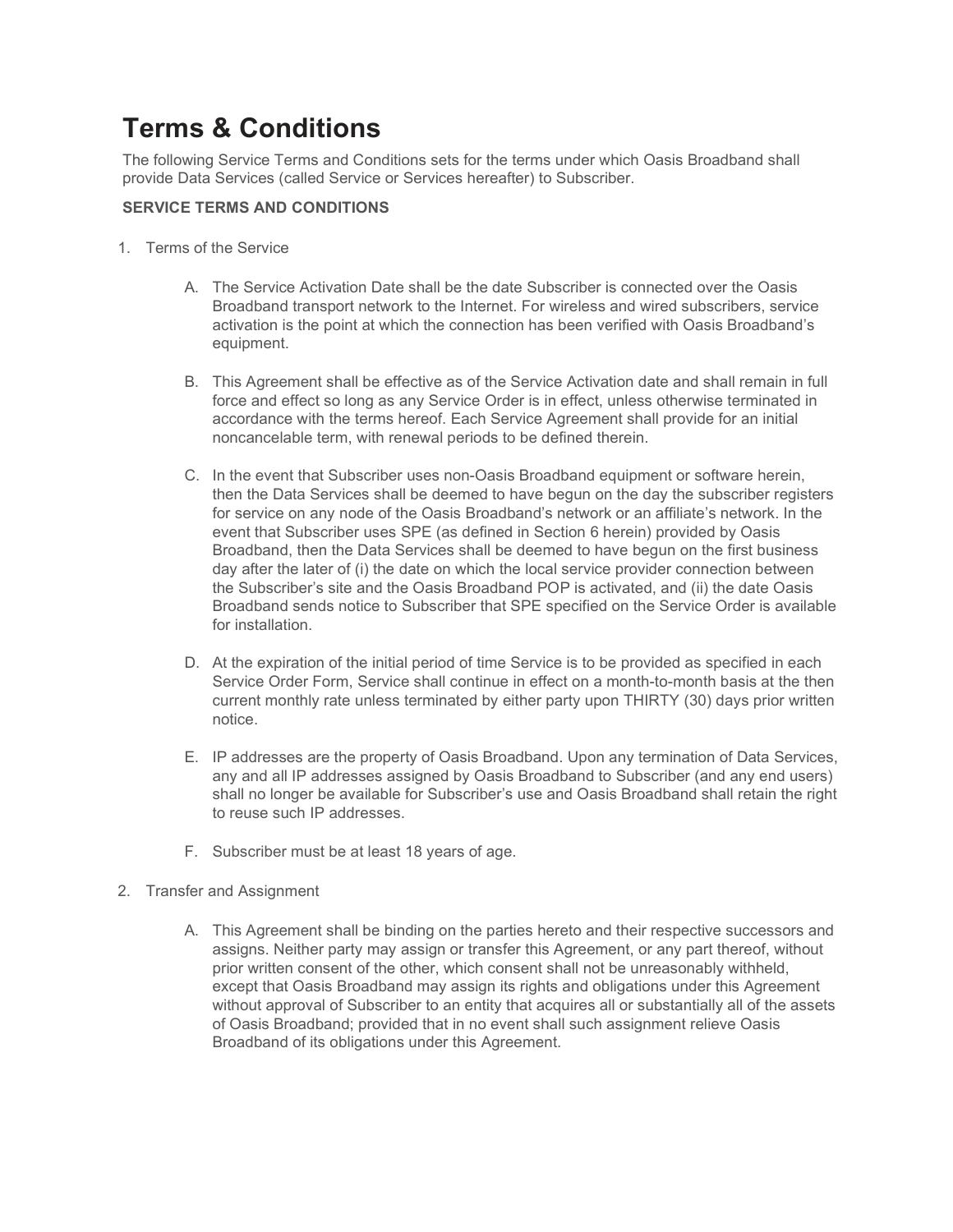- B. Either party has the right to assign its rights, for the purpose of consistency of service, to another party. The assigning party shall give written notice of any such reassignment. If the subscriber requests reassignment, a fee of \$50 will be charged.
- 3. Description of the Service

The service shall be known as Internet Connectivity and is described below and in the attached Service Order.

- A. Pursuant to the terms and conditions of this Agreement, Subscriber agrees to purchase certain data services, products and/or equipment from Oasis Broadband ("Data Services") as such Data Services are set forth in the Oasis Broadband service order(s) ("Service Order") and any attachments thereto.
- B. Access to the Internet will be provided by Oasis Broadband up to the peak speeds identified in the attached Service Order. Due to the uncertain nature of the internet, internet traffic, etc. not under the control of Oasis Broadband, the average speeds shall be calculated by using test files from Oasis Broadband or other sites mutually agreed upon by both the subscriber and Oasis Broadband. Oasis Broadband cannot and will not guarantee speed to any sites other than those under the direct control of Oasis Broadband.
- C. Subscriber acknowledges and agrees that the Data Services provided by Oasis Broadband may include access to third party networks via Oasis Broadband from time to time. Subscriber also acknowledges and agrees that Oasis Broadband reserves all rights and property interest in the IP addresses that may be assigned to Subscriber under this Agreement.
- D. Subscriber understands and acknowledges that the equipment Subscriber uses to connect to the Oasis Broadband service may provide other Oasis Broadband subscribers with access.
- E. Subscriber understands and acknowledges that the total monthly bandwidth is limited by the terms of the confirmation email sent to the subscriber upon the date they ordered the service.
- 4. Cost of the service

The cost of the service shall include a start-up fee and a monthly base rate as outlined in the attached Service Order. 2ndHome Connect customers will also be assessed daily usage fees as outlined in the 2ndHome Connect Service Order.

A. Except as otherwise set forth in this Agreement, rates, charges and other payments ("Charges") SHALL BE SET FORTH ON THE APPLICABLE Service Order and/or any pricing sheet ("Pricing Sheet"), Oasis Broadband may, at its option, increase the service charge to reflect actual tariff charges of its underlying providers and any increases in the local exchange tariff charged to Oasis Broadband. Subscriber may pre-pay Charges for each term set forth on the Service Order, or Subscriber may pay Charges on a monthly basis. For subscribers paying monthly, Charges shall be invoiced monthly in advance and payment is due upon receipt of such invoice, with the first month's Charges and any nonrecurring charges to be paid upon execution of this Agreement or any subsequent Service Order under this Agreement.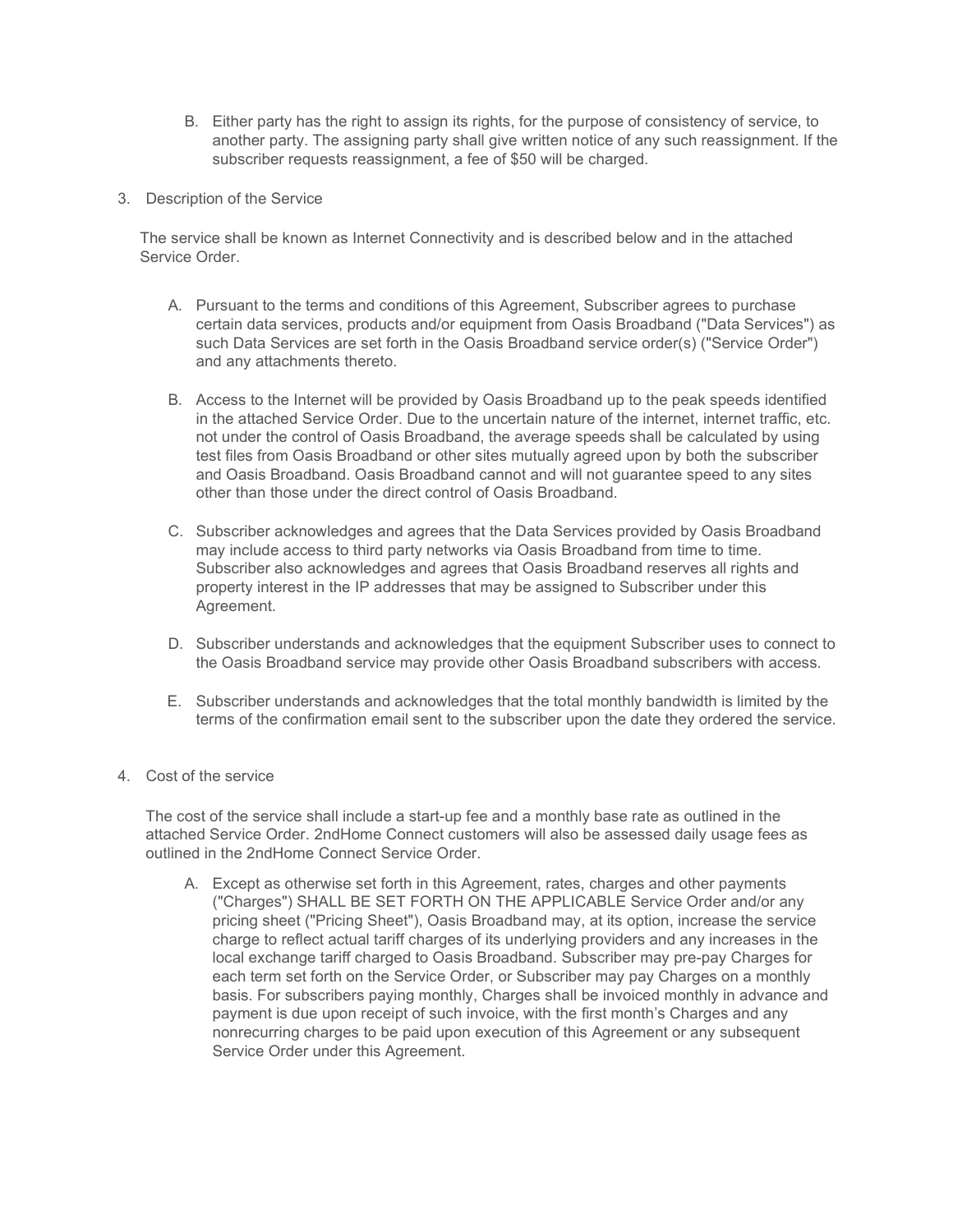- B. If Oasis Broadband reasonably believes that subscriber's credit or payment history is problematic, then Oasis Broadband reserves the right throughout the term to request adequate assurances of payment and to suspend the Data Services until such adequate assurances are received. Oasis Broadband may, at its discretion, check the credit history of the Subscriber prior to acceptance of any order. Oasis Broadband reserves the right to reject any order based on the results of the credit check, or to impose additional terms and conditions, in accordance with its credit policies. In this event an amendment to the terms and conditions will be issued.
- C. Conditional upon acceptance of an order, Oasis Broadband may require advance payment, progress payments or other forms of security.
- 5. Use of Data Services
	- A. Oasis Broadband's Data Services are to be used solely by Subscriber and the entities, if any, listed on the Service Order(s) in accordance with the terms of this Agreement. Subscriber represents, warrants and covenants that it will not transmit, re-transmit, store or otherwise use the Data Services in violation of any federal, state, local or to, any Laws relating to copyright, trademark or other intellectual property or proprietary rights, or any Laws relating to U.S. export, and that it will not post, transmit or re-transmit any unlawful, threatening, libelous or abusive material of any kind.
	- B. In using the Data Services, Subscriber agrees that it will comply with Oasis Broadband's policy that prohibits such activities as: (i) gaining or attempting to gain unauthorized access to another account, host or network; and (ii) causing severe network loads and delay of services; and (iii) distributing, posting or collecting unsolicited, duplicative messages to entities who do not expressly request such messages ("Spamming"); and (iv) engaging in other destructive activities such as "Spraying", port scanning, e-mail bombing and virus propagation. Subscriber further agrees that it will take appropriate actions against entities to whom it may re-sell the Data Services if such entities are in violation of Oasis Broadband's policy and that Subscriber will cooperate fully with Oasis Broadband in actions taken by Oasis Broadband to enforce such policy. At it's sole discretion, Oasis Broadband can deny access if it believes subscriber is engaging in activity that violates any of these policies. Oasis Broadband does not have to notify subscriber or third parties of such a decision, and Oasis Broadband cannot be held liable for any consequence resulting from lack of notification.
	- C. Subscriber shall not improperly restrict or interfere with use of the Data Services (or of the Internet general) by Oasis Broadband or its affiliates, any Oasis Broadband subscriber, or any third party. Upon notice from Oasis Broadband, Subscriber shall promptly remove any hazard, interference or service obstruction that may be caused by hardware or software not provided by Oasis Broadband. Oasis Broadband may, at its option, and upon Subscriber's request, troubleshoot problems caused by such hardware or software. Such troubleshooting services shall be billed at Oasis Broadband's rates in effect at the time such services are requested.
- 6. Equipment and Installation
	- A. Subscriber Premise Equipment ("SPE") shall mean equipment that is provided by Oasis Broadband within or under Customer's control. Subscriber is responsible for protecting and operating SPE Customer Premise Equipment), unless otherwise expressly provided under this Agreement. If Subscriber has not purchased SPE, Oasis Broadband shall retain title to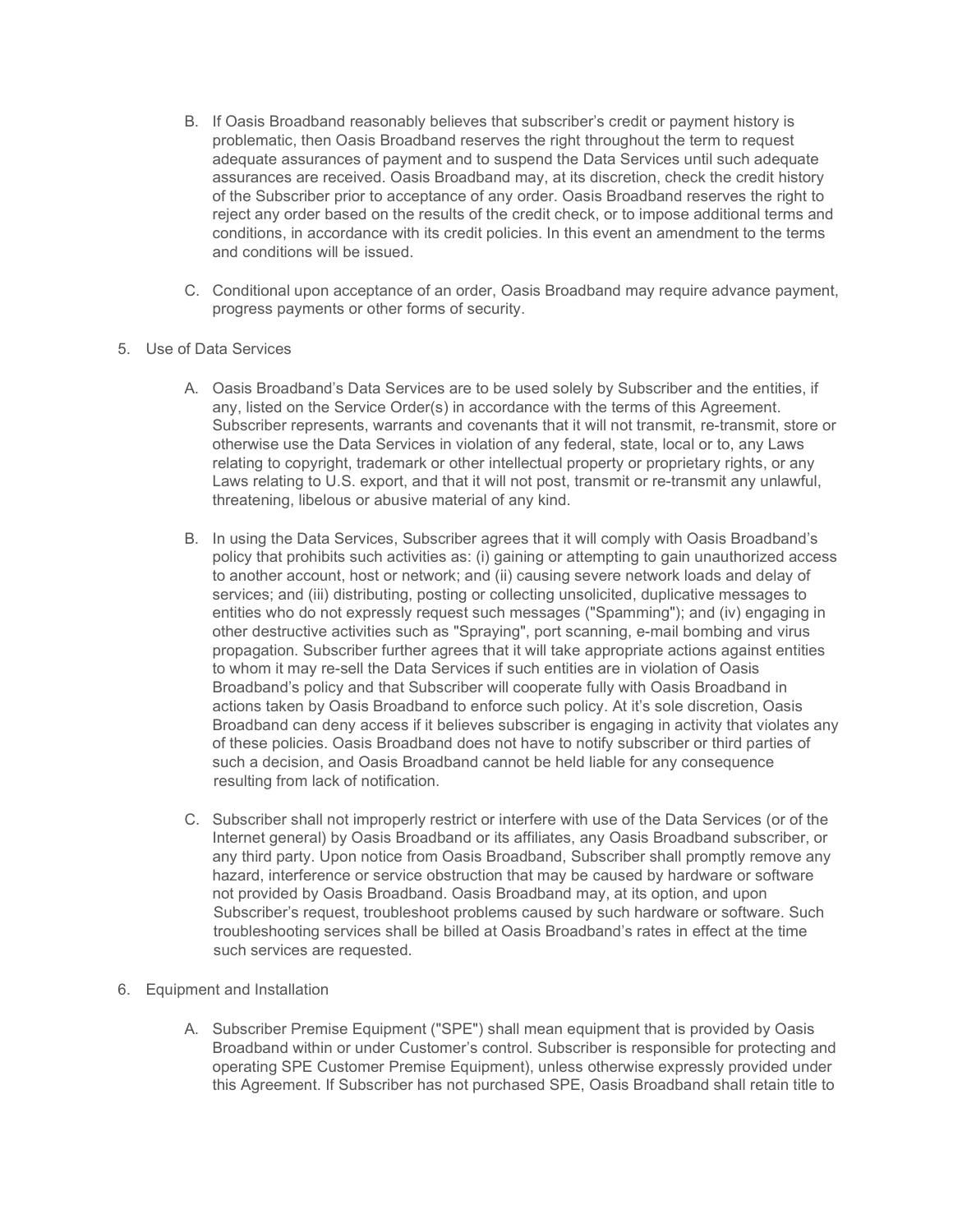SPE and Subscriber shall promptly return all SPE to Oasis Broadband and/or promptly provide Oasis Broadband with reasonable access to Subscribers' facilities in order to recover the SPE, upon termination of this Agreement. For SPE owned by Oasis Broadband but under Subscriber's control, Subscriber shall protect Oasis Broadband's title and keep the SPE free from all claims, liens, encumbrances, and legal processes and Subscriber shall notify Oasis Broadband of any claims, liens, encumbrances or legal processes with respect to the SPE. The SPE is personal property and is not to be regarded as part of the real estate on which it may be situated. If requested by Oasis Broadband, Subscriber will, at Subscriber's expense, furnish a landlord or mortgagee waiver with respect to the SPE. The SPE shall not be removed from any location without the written consent of Oasis Broadband. Subscriber shall, upon Oasis Broadband's request, affix and maintain plates, tags or other identifying labels, showing ownership of the SPE in a prominent position on the SPE. The use of the SPE by Subscriber shall conform to all applicable laws, insurance policies, and warranties of the manufacturer or supplier of the SPE. Oasis Broadband shall have the right to inspect the SPE at the premises where the SPE is located.

- B. Subscriber shall make all necessary preparations required to permit installation, maintenance and operation of the Data Services and will provide Oasis Broadband, and its suppliers of communication services and equipment, reasonable access to Subscriber's premises, including free access to all leased telephone lines, to perform any activities reasonably required under this Agreement. Subscriber shall have all non-Oasis Broadband equipment or software available and operable for use with the Data Services or SPE at least five (5) business days prior to the scheduled installation date of the Data Services or SPE. Subscriber must also review any existing Homeowner's Association policies that may prohibit installation of SPE.
- C. If Subscriber is a tenant, Subscriber must obtain permission from the property owner to install, maintain, remove SPE and make necessary property alterations.
- D. Oasis Broadband shall provide on-site installation of equipment pursuant to this agreement and subscriber shall provide reasonable access to subscriber's premises including the roof and attic.
- E. In addition to the local access provider charges set forth on the Service Order, Subscriber shall be responsible for all additional local service provider charges related to Subscriber's Data Services, including but not limited to: costs of relocation of services once installed, local service provider charges arising as a result of rescheduling of appointments by local service provider representatives, and all local service provider charges incurred for maintenance diagnostics that are determined to be caused by equipment not owned by Oasis Broadband. Local service shall be provided pursuant to the applicable tariffs.
- F. Subscriber shall, at its expense, keep each item of SPE in good condition, normal wear and tear excepted. Subscriber shall not make any addition, alteration, or attachment to the SPE without Oasis Broadband's prior written consent. Subscriber shall make no repair, addition, alteration or attachment to the SPE which interferes with the normal operation of maintenance thereof, or might result in the creation of mechanic's or material man's lien. Equipment provided by Oasis Broadband for the start-up fee remains the property of Oasis Broadband.
- G. Subscriber assumes responsibility for damage to or loss of Equipment upon delivery.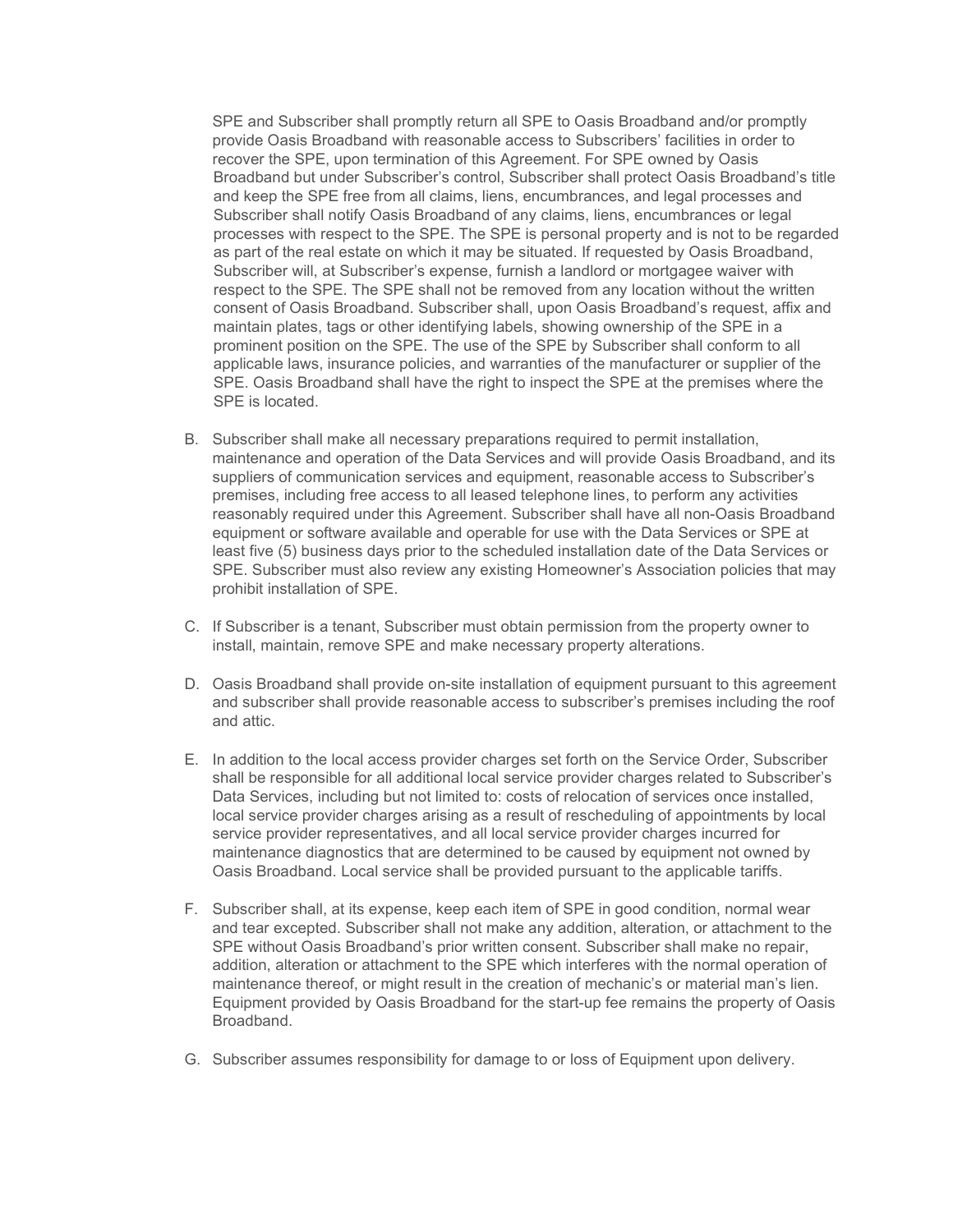- H. Any and all responsibility for the product resides with the Subscriber, except for manufacturer's defects. In the case of loss or harm to the equipment, Subscriber is solely responsible for the purchase price of the equipment.
- I. All equipment is sold or otherwise provided to Subscriber AS IS and WITHOUT WARRANTY of any kind.
- J. Maintenance of equipment is the sole responsibility of Oasis Broadband.
- K. Subscriber understands that one or more antennas may be required to provide service to the service address. Subscriber is responsible for checking local municipality or homeowner ordinances to ensure that antenna mounting is permitted by law or code.
- L. Installation is complete when Oasis Broadband equipment is active on the Oasis Broadband network (as per Oasis Broadband monitoring).
- M. Subscriber agrees
	- a. to allow Oasis Broadband to perform an annual physical examination of the equipment.
	- b. to provide power to the equipment and leave the equipment plugged in and turned on at all times.
	- c. to allow use of the equipment as a routing point.
	- d. to designate a contact person who will provide access to the equipment at all times, and a phone number for that person. Subscriber agrees to notify Oasis Broadband of a change in the contact information/person within 24 hours of such change.
	- e. that Oasis Broadband may require two antennas to provide service, and agrees to allow them to be mounted at the subscriber's property.
- N. Subscriber is personally responsible for paying to Oasis Broadband the purchase price of the equipment in the case of loss or damage of the equipment.
- O. Installation does not include:
	- a. installation or other work related to subscriber side wire, including power or network cabling to Oasis Broadband equipment
	- b. LAN configurations and testing of applications
	- c. any fine-tuning of application related software
	- d. additional site visits if subscriber misses appointments or the site is not ready or additional testing or configuration is requested by the Subscriber (before or after included installation), or if maintenance is requested and it proves to be isolated to equipment not covered by this agreement, subscriber will be billed on a time and material basis at the current rate at the time of visit. The minimum billable time for a site visit is one hour.
- P. Oasis Broadband shall not be responsible for the installation, operation, or maintenance of equipment (including without limitation, cabling) not provided by Oasis Broadband as SPE (collectively, "non-Oasis Broadband equipment or software"). Impairment of Subscriber's use of the Data Services due to non-Oasis Broadband equipment or software shall not relieve Subscriber of its payment obligation hereunder. Oasis Broadband shall not be responsible for any changes in the Data Services which may cause non-Oasis Broadband equipment or software to become obsolete, to require modification or alteration, or otherwise affect performance of equipment to be used as a gateway to the Data Services, and Subscriber shall cooperate with Oasis Broadband in setting up the initial configuration for the Subscriber-provided router's interface with the Data Services.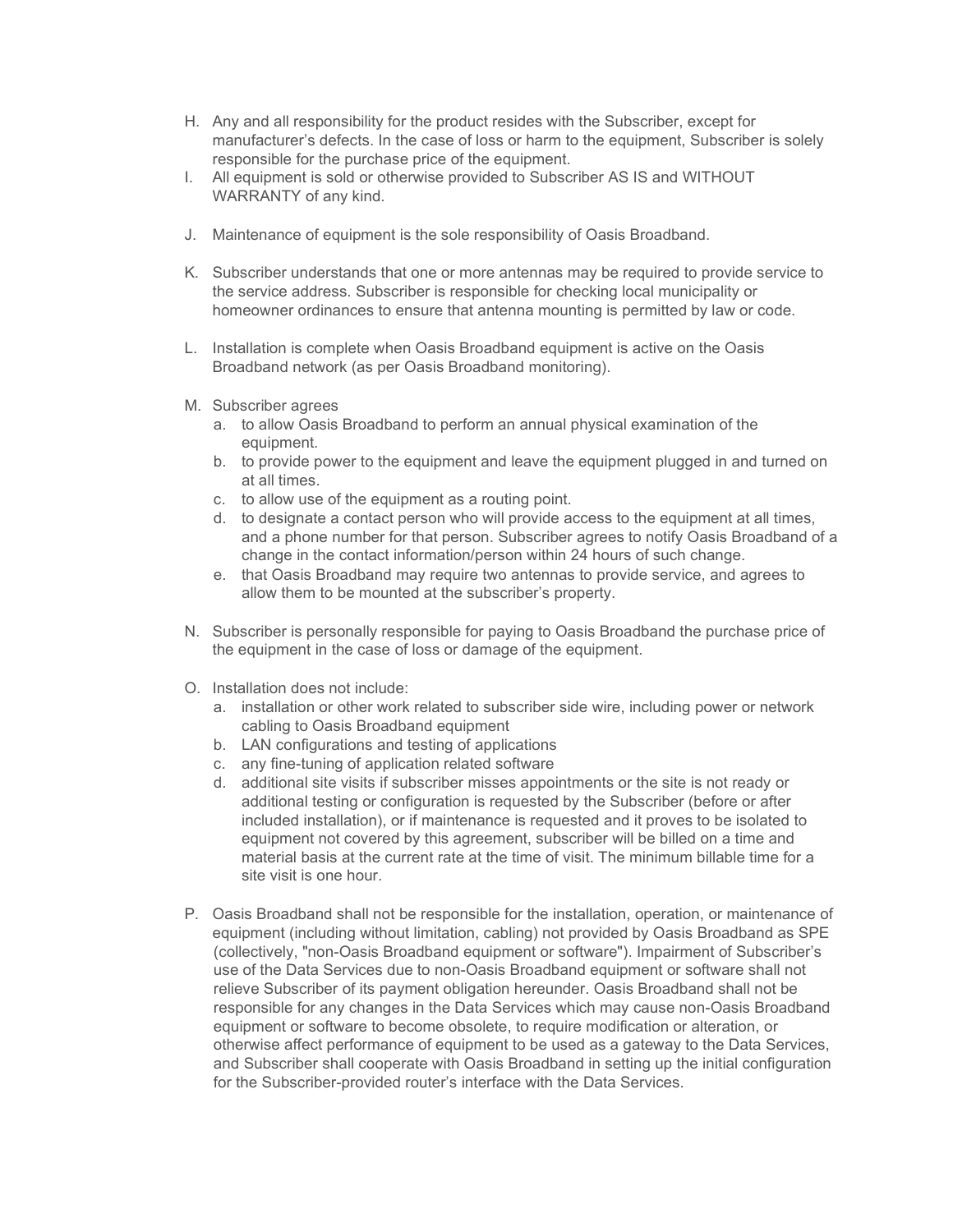- Q. Subscriber must provide a computer with the necessary software and hardware to either connect to a 10 base T network port (normal) or have a working WLAN card. Oasis Broadband is not responsible for any service interruptions as a result of Subscriber hardware or software incompatibility or failure. If Subscriber requests support or consulting for Subscriber's hardware or software Oasis Broadband will charge additional fees.
- 7. Billing and Collections
	- A. The first invoice for service may include one or more of the following: 1) the pro-rated charges for the first month of service. 2) the total charges for the following 3 month(s). 3) the installation charges, as applicable. Monthly recurring service charges shall be billed in advance of service for months following the first month of service. Invoices are due and payable in full 15 days after issued by Oasis Broadband. If any portion of payment is received after the 15 day invoice remittance period, a monthly late charge may be assessed to Subscriber as liquidated damages at the sole discretion of Oasis Broadband. The monthly late charge will be the lesser of the highest rate permitted by law or 1.5% of the entire outstanding balance billed on a per day basis (18% per annum.) Oasis Broadband may assign unpaid late balances to a collection agency for collection. If legal action is necessary to collect balances due, subscriber agrees to reimburse Oasis Broadband for all expenses related to recovery of balance due, plus other legal expenses.
	- B. Oasis Broadband reserves the right to disconnect service if invoices are not paid thirty days past their due date. If disconnection occurs because of non-payment then there will be a reconnection fee of \$50 if equipment has not already been removed from Subscriber's location. Oasis Broadband reserves the right to remove the equipment 45 days after due date of invoice. If the equipment has been removed due to non-payment then the reconnection fee will be \$250 plus any unpaid invoices, late fees and current month fees.
	- C. Any such suspension shall not relieve Subscriber of the obligation to pay monthly recurring Charges. Notwithstanding the foregoing, Subscriber shall pay Charges for installation and hardware, which shall be non-refundable, at the time that such Data Services are ordered or restored.

### 8. Termination

- A. In the event a law prohibits, substantially impairs or makes impractical the provision of Data Services under this Agreement, as determined by Oasis Broadband in its reasonable discretion, Oasis Broadband may terminate this Agreement without liability upon thirty (30) days written notice to Subscriber, unless earlier termination is required by law.
- B. Oasis Broadband may terminate this Agreement, or any Service Order hereunder, upon Subscriber's material breach of this Agreement or Service Order.
- C. Subscriber may terminate this Agreement with respect to any Service Order subject of a material breach by Oasis Broadband, but only after having provided Oasis Broadband with thirty (30) days prior written notice and an opportunity to cure the breach.
- D. Notwithstanding the foregoing, Oasis Broadband may, upon notice, terminate this Agreement, or any Service Order hereunder, upon subscriber's breach of Section 5 herein.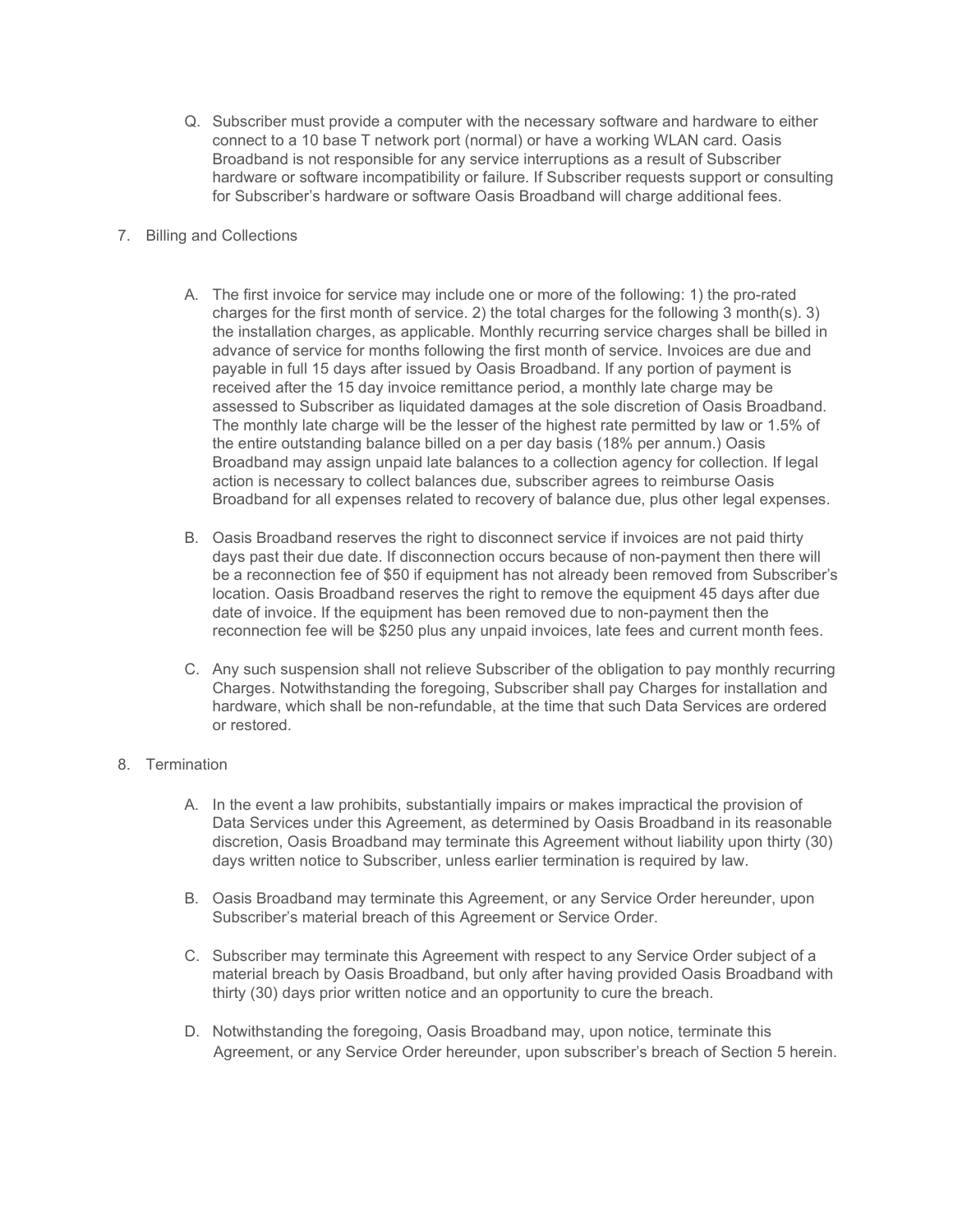E. Subscriber acknowledges and agrees that neither this Agreement nor any Service Order is cancelable in whole or in part after the 30th day of the subscription is reached. Unless specified otherwise in the Subscriber's contract, termination of any Service order hereunder pursuant to Paragraph 8B or 8D above, will result in the Subscriber becoming responsible for all Charges due and owing up to and through the date of termination, plus an early termination charge equal to the number of months remaining on the then current term set forth in the Service Order(s) (up to a maximum of twelve (36) months for all Data Services) multiplied by all monthly Charges for the Service Order(s) being terminated, plus the difference between any promotional discounts that may have been received and the amount that would have been charged if the shorter term had been entered into initially. Subscriber acknowledges that the early termination charge is a liquidated damage and not a penalty and that the Charges for Data Services hereunder would be substantially higher but for this provision.

#### 9. Interruption of Service

Subscriber understands and agrees that temporary interruption may occur as normal and reasonable events in the provision of the Service. Oasis Broadband agrees to exercise reasonable care to prevent such occurrences.

- A. Subscriber understands and agrees that Oasis Broadband has no control over third party networks, which subscriber may access in the use of the Service. Delays and disruption caused by or caused to other networks are completely beyond the control of Oasis Broadband.
- B. Subscriber understands and agrees that there may be administrative service interruptions required to resolve security or abuse matters.
- 10. Limitations of Liability
	- A. Oasis Broadband will make reasonable effort to provide uninterrupted, continuous errorfree Service to Subscriber. In no event shall Oasis Broadband be liable to subscriber or any other person for any special, incidental, consequential or punitive damages of any kind, including but not limited to, loss of profits, loss of income or cost of replacement services.
	- B. Oasis Broadband's liability for damages for interruptions of Services, or for mistakes, omission, delays errors and defects in the provision of the Services, shall in no event exceed an amount equal to the pro-rata charges to Subscriber for the period during which the Services are affected.
	- C. Oasis Broadband is not liable for any alterations to premises as a result of installation or removal of SPE, including holes in walls, cable wiring or antennae brackets.
	- D. Oasis Broadband makes no Warranty that the Service will meet subscriber's requirements, or that the Service will be uninterrupted, timely, secure or error free; nor does Oasis Broadband make any warranty as to the accuracy of reliability of any information obtained through the Service. Subscriber understands agrees that any material and/or data downloaded, or otherwise obtained through the use of the service, is done at Subscriber's own risk, and that Subscriber will be solely responsible for any damage to Subscriber's system or loss of data which results from the download of such material and/or data.
	- E. Oasis Broadband makes no warranty regarding any transactions executed through the service.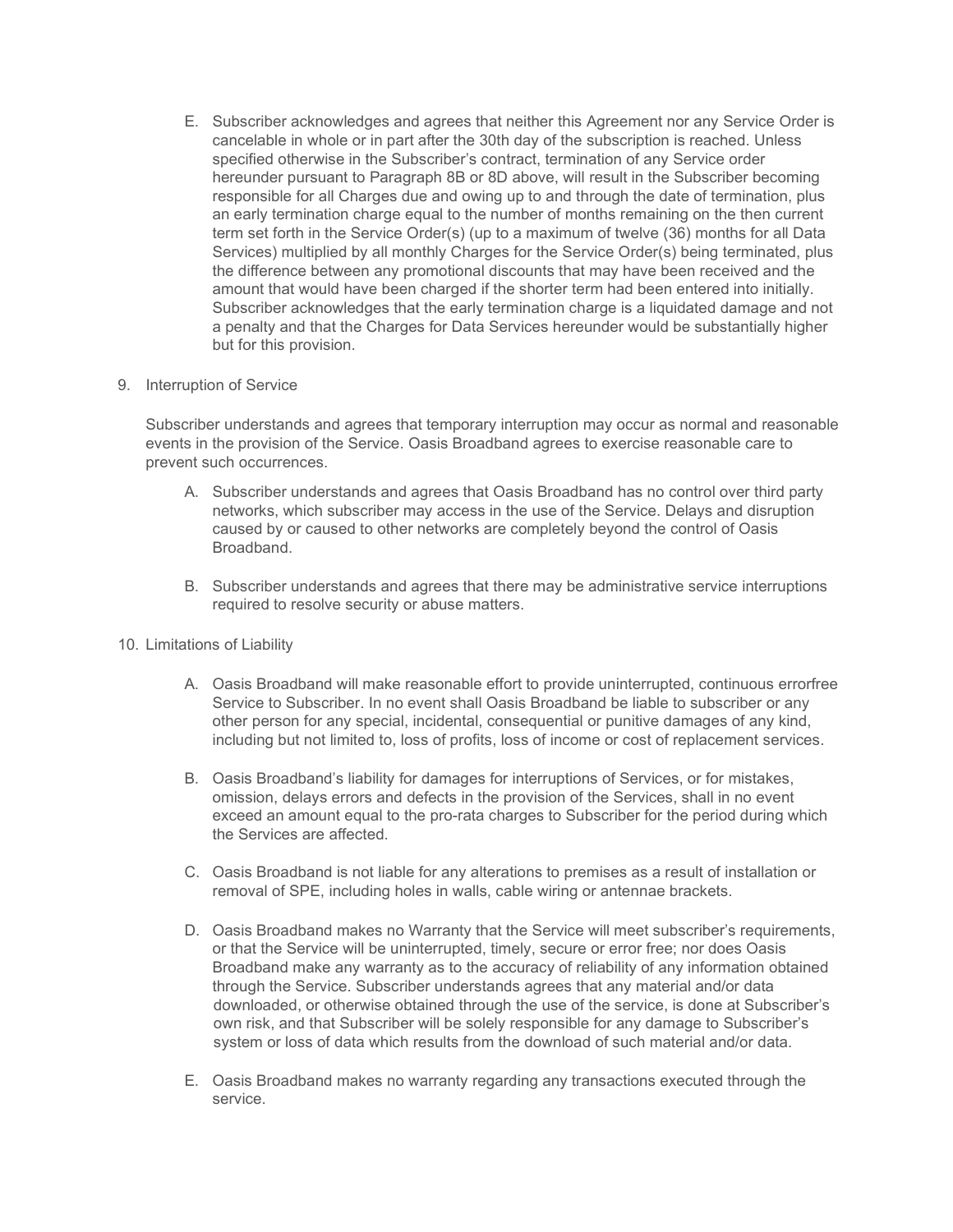- F. Subscriber should take necessary precautions to protect their systems such as installing up-to-date anti-virus software and firewalls. Oasis Broadband is not responsible should such precautions fail.
- G. Information posted anywhere on the Internet is not secure. Please be aware that posting personal information on a message board, chat room or news group becomes public information. Subscriber should exercise extreme caution when posting personal information to such an area. Oasis Broadband cannot ensure security or protection in any of these Internet areas.
- 11. Credits for Service Outages
	- A. Subscribers with dedicated symmetric connections shall be eligible to receive a pro-rated credit of amounts pre-paid, if any, in the event that Subscriber experiences a problem such that it is temporarily unable to utilize the Oasis Broadband backbone network and a trouble ticket has been opened as a direct result of such problem (an "Outage"). Outages during scheduled Oasis Broadband maintenance periods or caused by equipment, facilities or circumstances such as weather, accidents or power outages at various nodes, which outside the reasonable control of Oasis Broadband are excluded from the definition of Outage.
	- B. Dedicated, symmetric product Subscribers shall be eligible to receive the following prorated credits of amounts pre-paid in the event of an Outage with the following duration (whether cumulative or contiguous) during any calendar month: (i) Outage of < 24 hours = one day's credit; (ii) Outage of 24 - 120 hours = one week's credit; (iii) Outage of greater than 120 hours = one month's credit. The value of the credit is based on the rate in the signed subscriber agreement. In order to be eligible to receive such credits, Subscriber must notify Oasis Broadband in writing within sixty (60) days of the occurrence of the Outage. To the maximum extent applicable by law, Subscriber's sole and exclusive remedy for such Outage shall be to receive the credit(s) as described herein.
	- C. Oasis Broadband is not responsible for outages caused by power outages, weather or acts of god.
- 12. Warranties and Remedies
	- A. Subscriber understands that the Internet is not owned, operated, managed by or in any way affiliated with Oasis Broadband and that all content, services, information and other materials that may be offered, made available, or are accessible on the Internet are offered, made available, or are accessible solely by third parties who are not affiliated with Oasis Broadband or its affiliates. Use of the Internet by Subscriber, Subscriber's subscribers or any other authorized users is solely at the respective user's own risk and is subject to all applicable Laws. Oasis Broadband does not warrant that the Data Services will be uninterrupted or error-free, or that any information, software, or other material that may be accessible via the Data Services, is free of viruses, disabling code, worms, or any other harmful components.
	- B. Without limiting anything contained herein, Subscriber further understands that the Internet contains unedited materials, some of which may be sexually explicit or may be offensive to some people and that Subscriber's access to such materials are at Subscriber's own risk.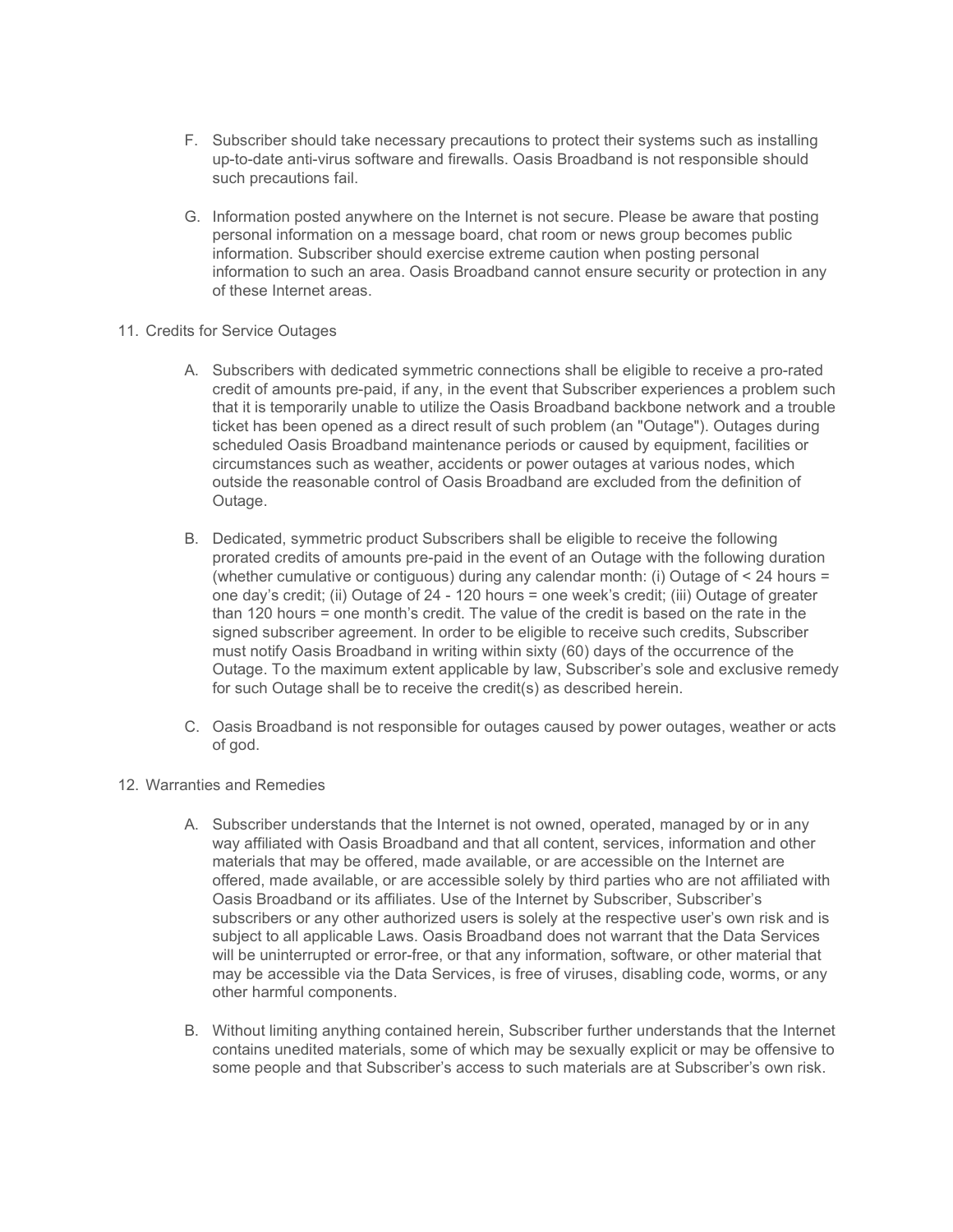Oasis Broadband has no control over and accepts no responsibility of any kind for such materials.

- C. If Subscriber is dissatisfied with the Service provided under this Agreement, Subscriber shall have the right to terminate this Agreement, in whole but not in part, in writing, no later than thirty (30) days after installation of the Services and shall not be liable for the early termination fee provided for in Section 8 but shall remain liable for all other terms and conditions herein.
- D. EXCEPT AS PROVIDED IN C ABOVE, DATA SERVICES ARE PROVIDED ON AN "ASIS" BASIS WITHOUT WARRANTIES OF ANY KIND. Oasis Broadband DISCLAIMS ALL WARRANTIES, ORAL OR WRITTEN, EXPRESS, IMPLIED OR STATUTORY, INCLUDING WITHOUT LIMITATION THE WARRANTIES OF TITLE AND NONINFRINGEMENT, AND THE IMPLIED WARRANTIES OF MERCHANTABILITY AND FITNESS FOR PARTICULAR PURPOSE, WITH REGARD TO THE DATA SERVICES, ANY MERCHANDISE, INFORMATION OF SERVICE PROVIDED THROUGH THE INTERNET OR ANY TRANSACTIONS CONDUCTED ON THE INTERNET.
- E. WITH THE EXPRESS EXCEPTION OF THE REMEDIES SET FORTH IN SECTIONS 8.C AND 11.B OF THIS AGREEMENT, IN NO EVENT SHALL Oasis Broadband, ITS AFFILIATES, OFFICERS, DIRECTORS, EMPLOYEES, AGENTS OR ASSIGNS BE LIABLE FOR ANY REMEDIES OR DAMAGES, INCLUDING BUT NOT LIMITED TO, LOST PROFITS, LOSS OF BUSINESS, INDIRECT, DIRECT, INCIDENTAL, SPECIAL, EXEMPLARY, PUNITIVE OR CONSEQUENTIAL DAMAGES THAT RESULT IN ANY WAY FROM SUBSCRIBER'S OR ITS AUTHORIZED USERS' RELIANCE ON OR USE OF CONTENT, INFORMATION, SERVICES OR MERCHANDISE PROVIDED ON OR THROUGH THE DATA SERVICES, OR THAT RESULT FROM OR ARE RELATED TO MISTAKES, OMISSIONS, INTERRUPTIONS, DELETION OF FILES, ERRORS, DEFECTS, DELAYS IN OPERATION OR TRANSMISSION OR ANY FAILURE OF PERFORMANCE OF ANY KIND, EVEN IF Oasis Broadband HAS BEEN ADVISED OF THE POSSIBILITY OF SUCH DAMAGES.
- F. Any legal action arising out of this Agreement shall be brought by Subscriber within a period of one (1) year of the occurrence giving rise to such action or shall be deemed waived.
- 13. Indemnification

Subscriber shall defend, indemnify and hold harmless Oasis Broadband, its affiliates, officers, directors, employees, agents and assigns from and against all claims or actions, threatened claims or actions, liabilities, costs and expenses, including but not limited to reasonable attorney's fees, relating to or arising from: (a) the use of the Data Services or the Internet in general or the placement or transmission of any message, information, software or to other materials or content on the Internet by Subscriber or its authorized users; (b) willful misconduct or negligent acts of Subscriber, its authorized users, agents or contractors in connection with this Agreement; (c) infringement of any patent, trademark, copyright or any other proprietary rights arising from or relating to the use of any equipment, software, or system not provided by Oasis Broadband; and (d) the violation of any Laws.

14. Confidential Information

Subscriber understands and agrees that nothing in this Agreement shall bestow any proprietary or other intellectual property rights of any kind to, or on behalf of, Subscriber. Subscriber understands that the terms of this Agreement and/or any Service Order or other attachment constitute confidential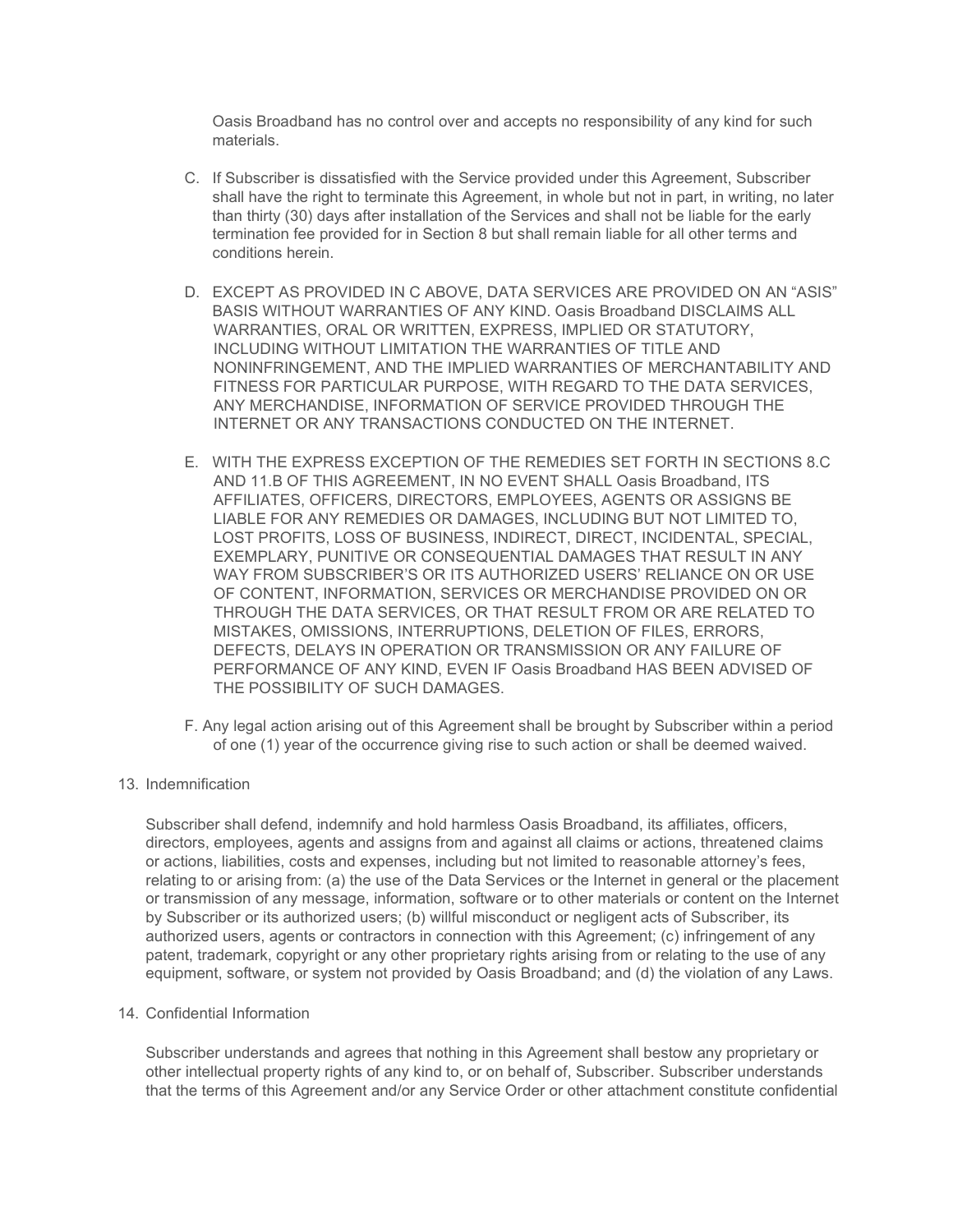and proprietary information and shall not be disclosed to any third party without the prior express written consent of Oasis Broadband.

15. Notice

notices, requests, demands or other communications provided for or permitted or required by this Agreement shall be deemed delivered (a) on the same day if hand delivered, (b) by the next business day if sent by overnight courier or by facsimile, or (c) within three (3) days if sent by United States mail.

#### 16. General

- A. This Agreement, including any Service Agreements (and attachments hereto or thereto) which shall be signed by the parties in the future, constitutes the entire agreement between the parties with respect to the subject matter hereto and supersedes any and all prior to contemporaneous agreements whether written or oral. In the event that filed and effective tariffs of Oasis Broadband or its affiliates shall apply to the Data Services or any portion thereof, then such tariffs shall govern with respect to such Data Services. In the event of a conflict between this Agreement and any Service Agreements, the terms of this Agreement shall prevail. This Agreement cannot be modified except in writing signed by both parties with any handwritten modifications to be of no force and effect.
- B. If any portion of this agreement is found to be invalid or unenforceable, the parties agree that the remaining portions shall remain in effect. If the unenforceable portion is a major part of the agreement, then negotiations for a replacement must begin immediately.
- C. If either party ever fails to enforce any right or remedy available to it under this Agreement, that failure shall not be construed as a waiver of any right or remedy with respect to any other breach or failure by the other party.
- D. Any legal action brought by Subscriber against Oasis Broadband with respect to this Agreement must start within two years after the cause of action arises.
- E. Any terms which by their sense and context are intended to survive expiration or termination of this Agreement shall survive.
- F. Oasis Broadband reserves the right to decline to provide Data Services to any Subscriber for any reason. Subscriber gives permission or Oasis Broadband to check Subscriber's credit, and shall provide references upon request.
- G. Oasis Broadband reserves the right to hire subcontractors but shall retain the responsibility for the work subcontracted.
- H. This Agreement does not establish a license for either party to use the other's names, logos, trademarks, service marks, brands or any other proprietary rights.
- I. A failure by Oasis Broadband to insist upon strict compliance with any of the terms of this Agreement in any instance shall not be construed as a waiver of such terms in the future. If any provisions of this Agreement shall be hold to be invalid, illegal or unenforceable, the validity, legality, and enforceability of the remaining provisions shall not in any way be affected or impaired thereby, and the unenforceable portion shall be construed as nearly as possible to reflect the original intentions of the parties. This Agreement shall be